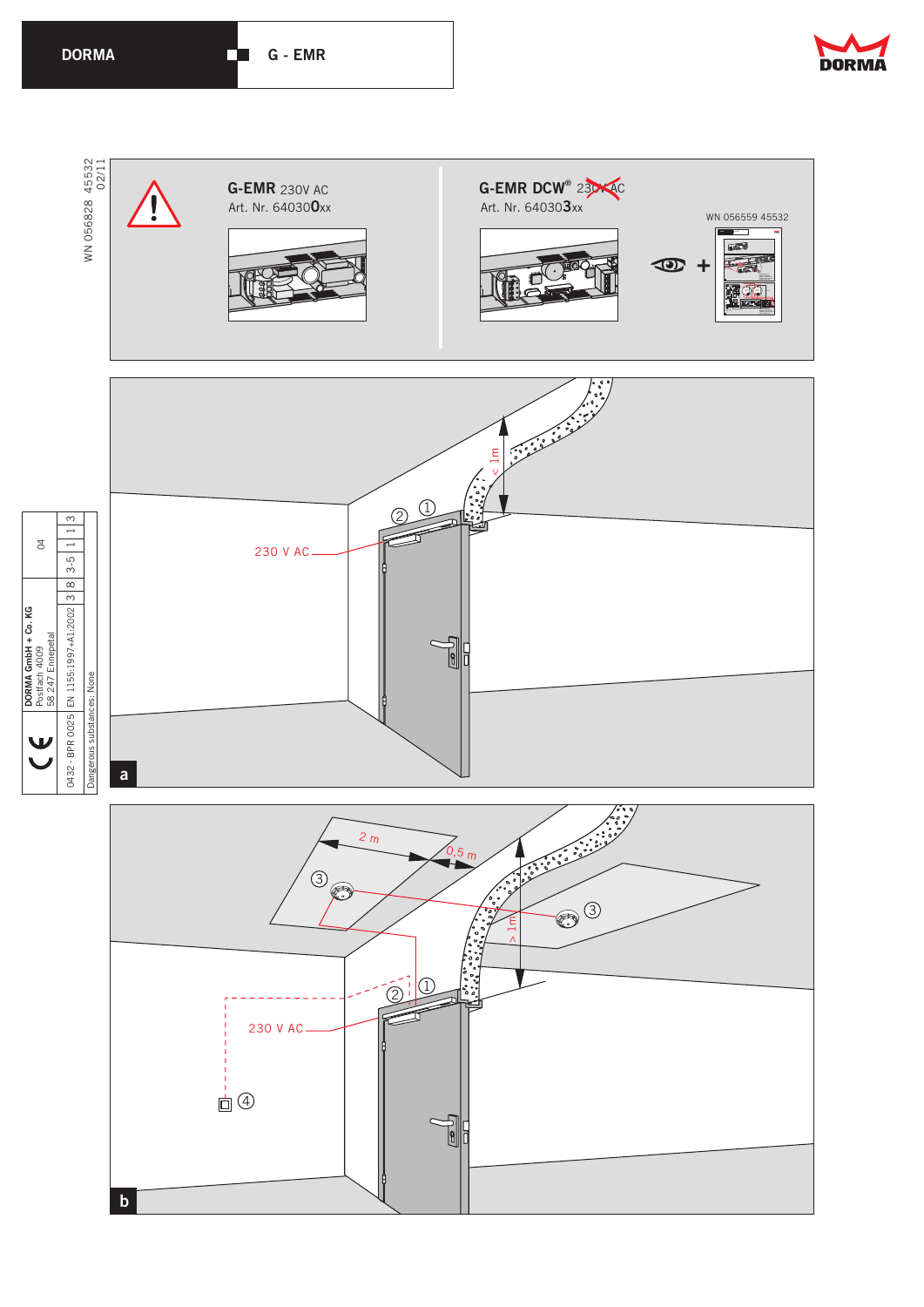



**1b**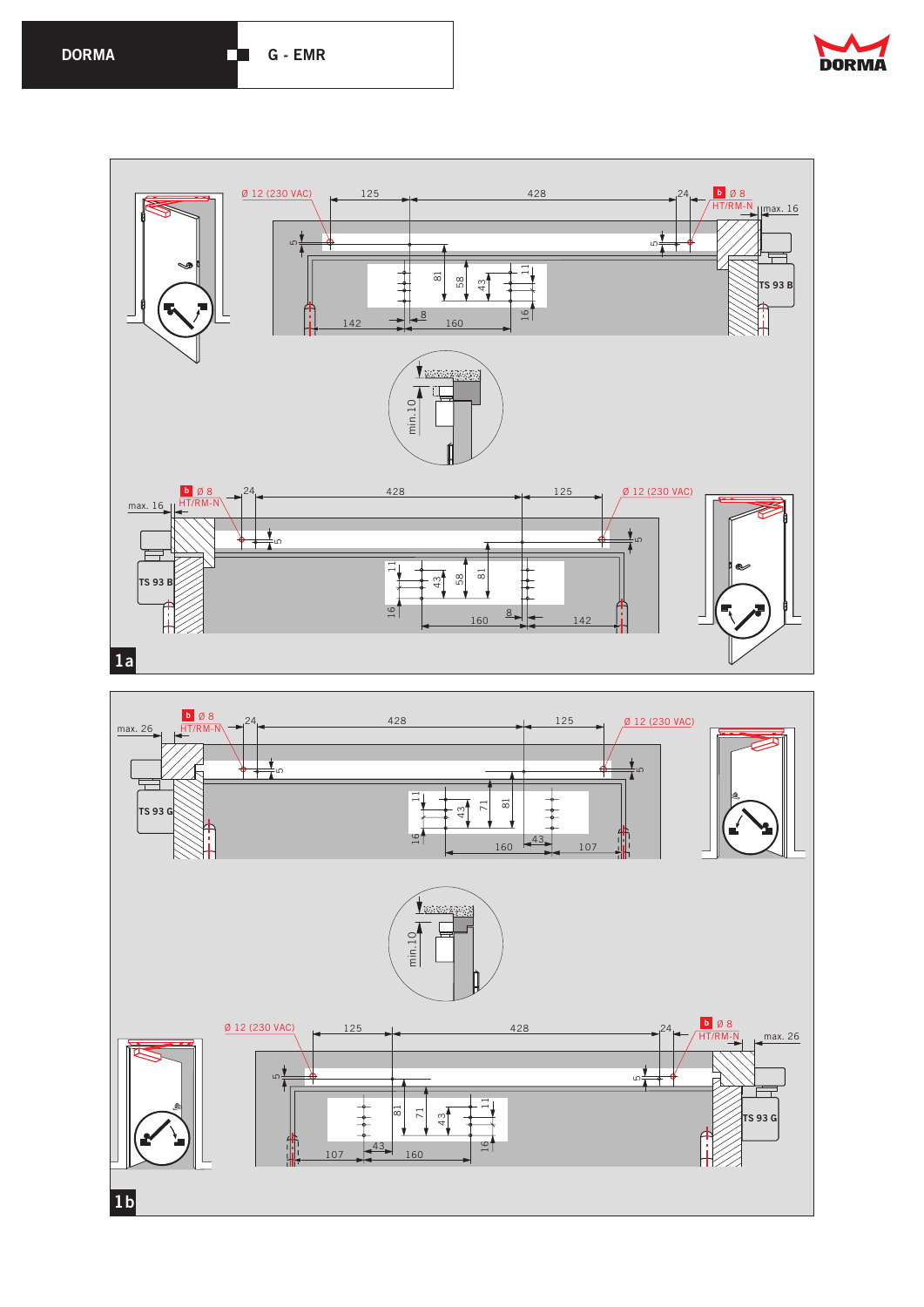

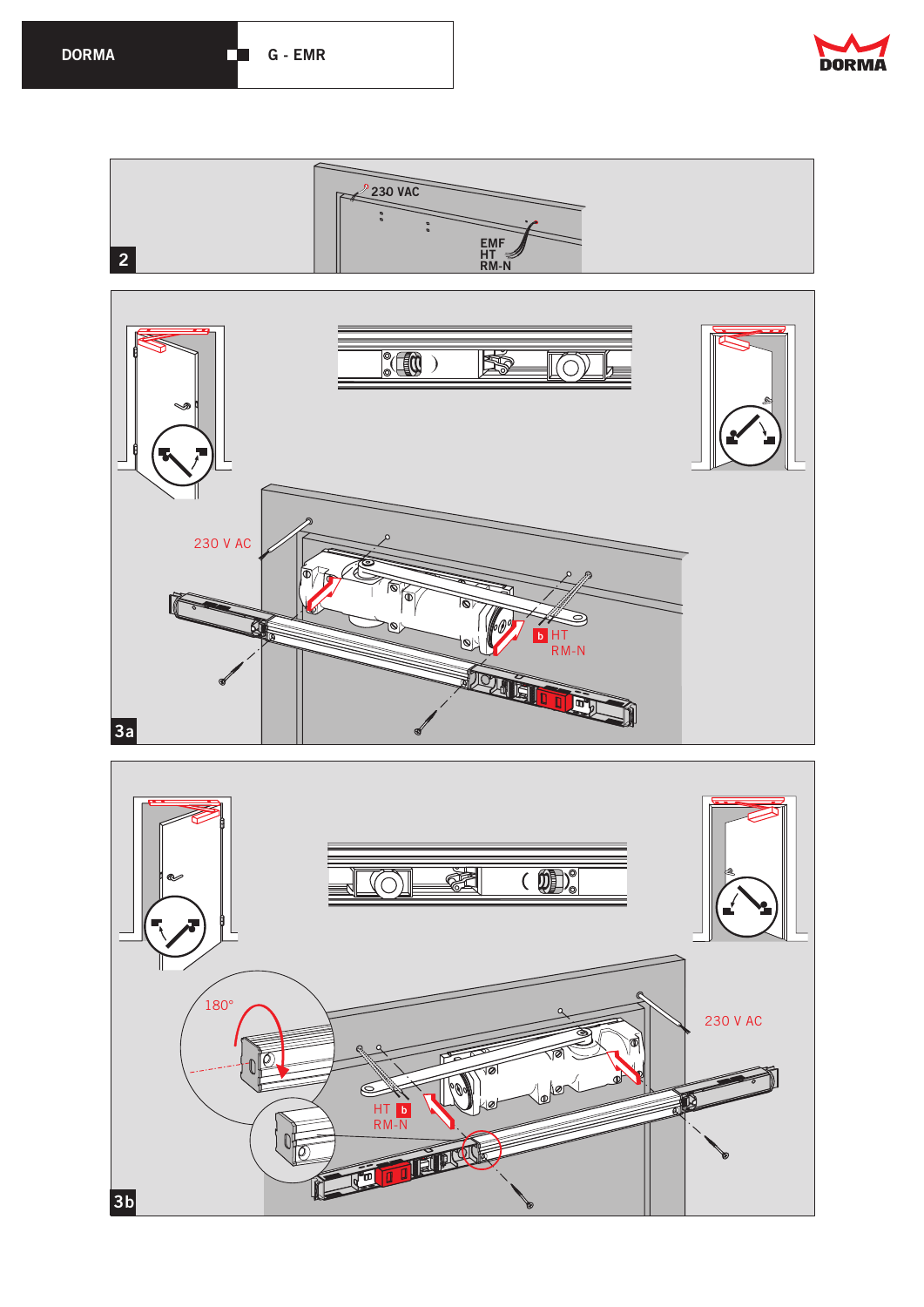



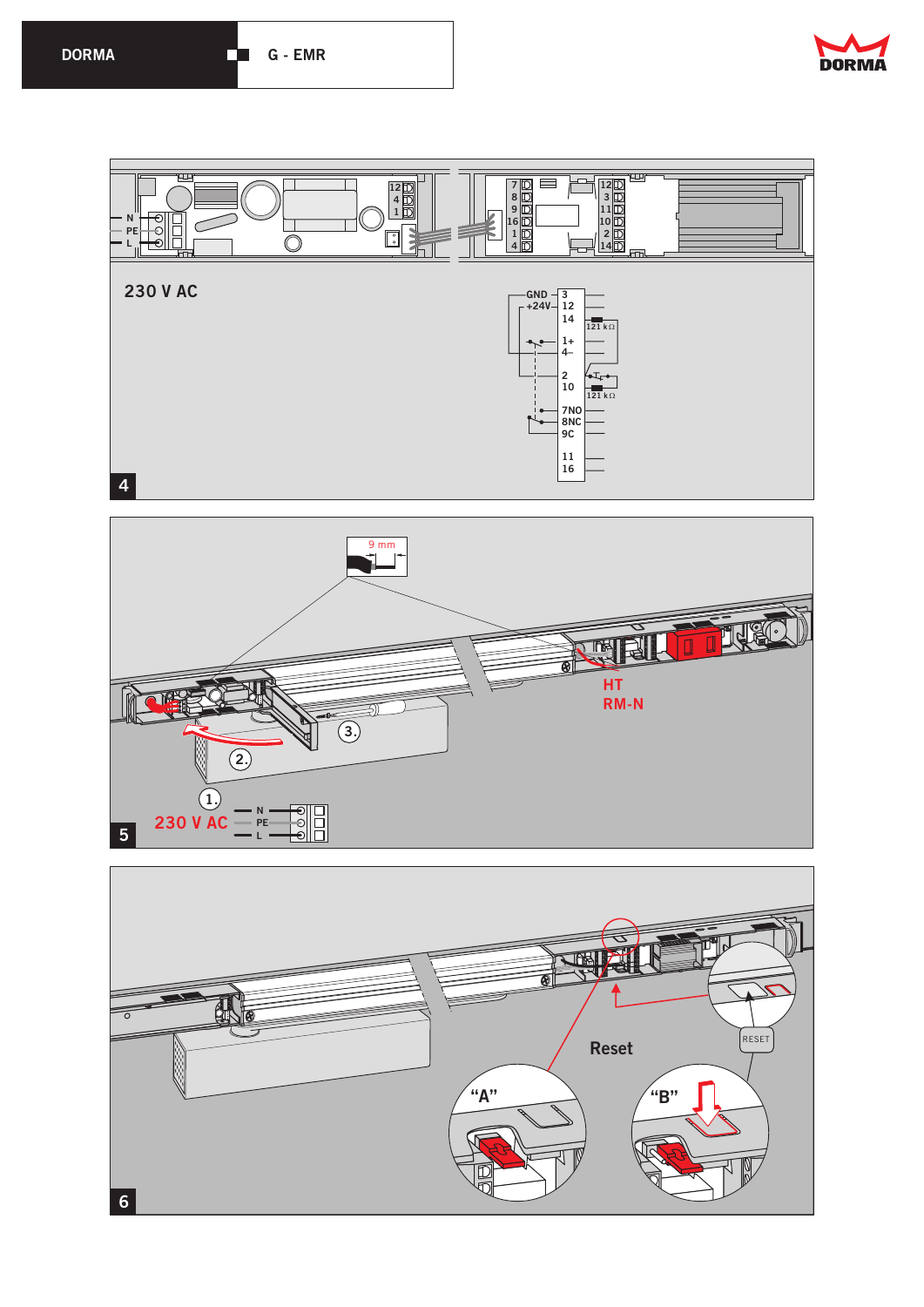